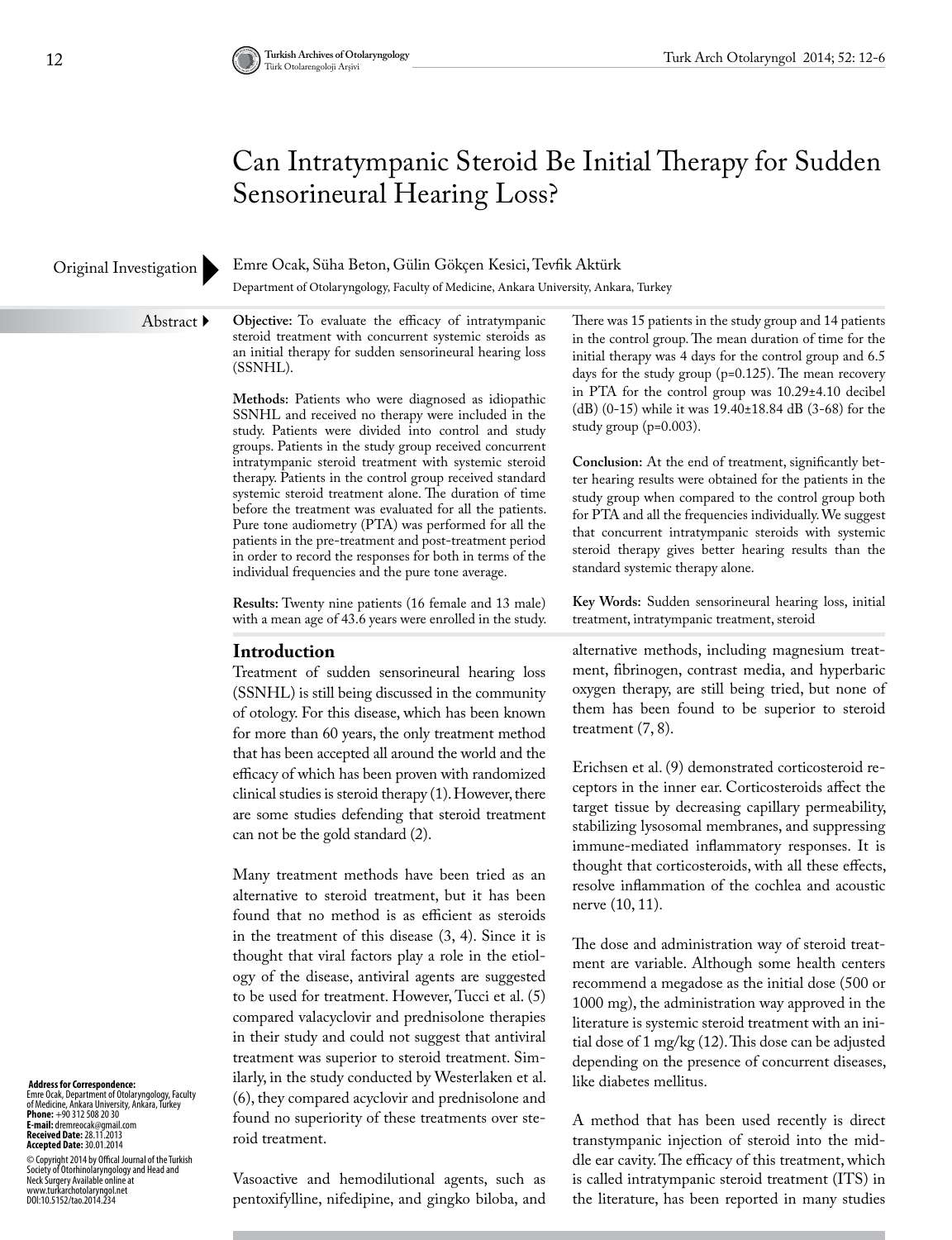(13, 14). However, the timing of this therapy is controversial. ITS is usually used as a rescue therapy for patients who do not benefit from systemic steroid treatment (15).

Intratympanic administration of medication for ear diseases was first used by Schuknecht for the treatment of Meniere's disease (16). In intratympanic administrations, the drug injected into the middle ear is absorbed through the round window by diffusion and then passes into the inner ear; thus, the required dose of inner ear fluids can be obtained soon and easily. This treatment method has also been administered for SSNHL patients for about 15 years. In the studies performed, it was reported that the drug administered by transtympanic route could reach the required concentration in the inner ear easily, whereas a very high dose of steroid was needed to reach an adequate concentration in the inner ear fluids in systemic steroid treatment (17).

## **Methods**

This study was approved by the Ethics Committee of the Faculty of Medicine at Ankara University (11.01.2011/16-626-11). Patients who were diagnosed with idiopathic SSNHL in the last 10 days and who had received no therapy in the otorhinolaryngology clinic between the years of 2011-2013 were included in the study. The diagnostic criterion was considered as having sensorineural hearing loss at successive 3 frequencies at 30 decibel (dB) and above in 3 days. All patients were exposed to cranial magnetic resonance imaging, hemogram, and peripheral smear. Their viral and autoimmune markers were evaluated, and immunological examinations were performed. Patients with any abnormalities detected during these evaluations were excluded from the study. Only patients with a diagnosis of idiopathic SS-NHL were included in the study. The patients were divided into control and study groups.

The control group involved patients who received standard SS-NHL treatment that was administered in our clinic (oral 1 mg/ kg/day dexamethasone, given every other day with decreasing doses). The study group included the patients exposed to concurrent intratympanic dexamethasone injection with standard systemic steroid therapy. During the ITS treatment, the patients were placed in the supine position, keeping their heads steady at an angle of 45 degrees. Then, transtympanic injection of 0.5 ml dexamethasone with a concentration of 10 mg/cc was administered into the middle ear cavity using a 9-cm 25-gauge spinal needle. After that, the patients were instructed to remain in this position for 15 minutes and to avoid swallowing in order to prevent the injected fluid from leaking into the nasopharynx. This process was applied to each patient every other day for a total of three times. Before ITS treatment, all patients were informed about this process and its risks in detail, and their written informed consents were obtained. At the end of the study, the audiogram results conducted on the 30th day following treatment were compared for the study and control groups. Hearing thresholds at 500, 1000, 2000, and 3000 Hertz (Hz) on puretone audiometry were evaluated, and the mean pure-tone was identified for each patient. The results were compared statistically.

#### **Statistical Analysis**

The data obtained were analyzed using Statistical Package for the Social Sciences (SPSS) for Windows 15. Pearson's chisquare and Fisher's exact tests were used for evaluating nominal variables. The value of p<0.05 was accepted as statistically significant.

## **Results**

Of 29 patients who participated in the study, 13 were male and 16 were female, and the mean age was 43.6 years. The mean time for admission to the hospital was 4.9 days. The mean duration of time for the initial therapy was 6.5 days for the study group and 4 days for the control group, and there was no statistically significant difference between the two groups in terms of duration of time (p=0.125). Hearing loss was unilateral in all patients. The left ears of 12 patients and the right ears of 17 patients were affected. Based on the medical records, all patients were assumed to hear normally at a level of 20 dB before SSNHL, because none of them had an audiogram that had been performed previously. Also, no significant difference was found between the two groups in terms of hearing loss levels, estimated according to these data. In the study group, the mean age of 15 patients was 40.6 years (21-58 years). Of these patients, 7 were female and 8 were male. The control group included 14 patients; 6 were male and 8 were female. Also, the mean age was 46.8 years (25-66 years). There was no statistically significant difference between the groups in terms of gender, age, the ear that was affected, and the time for admission to the hospital. For the control group, recovery in the mean pure tone was 10.29±4.108 dB (0-15) on average on the 30th day following treatment, while it was 19.40±18.841 dB (3-68) for the study group (Table 1). For the control group, improved values of hearing thresholds at 500, 1000, 2000, and 3000 Hz were calculated as 11.36, 9.57, 8.86, and 10.29 dB, respectively. The same values for the study group were 18.40, 20.07, 20.73, and 19.40 dB, respectively (Figure 1). When both groups were compared in terms of individual frequencies, significantly better improvement was determined in the study group for all frequencies individually (Table 2).

In conclusion, for the control group, which was given only systemic steroid, the recovery in mean pure tone was found to be 10.29 dB, while it was 19.40 dB for the study group. The recovery rate in the study group was significantly higher than in the control group (p=0.003). No serious complication developed in any patient after treatment.

## **Discussion**

SSNHL, which was first defined by DeKleyn in 1944, has been discussed in the community of otology in terms of either etiological factors or treatment alternatives for years. In the treatment of SSNHL, a relatively frequent disease, the gold standard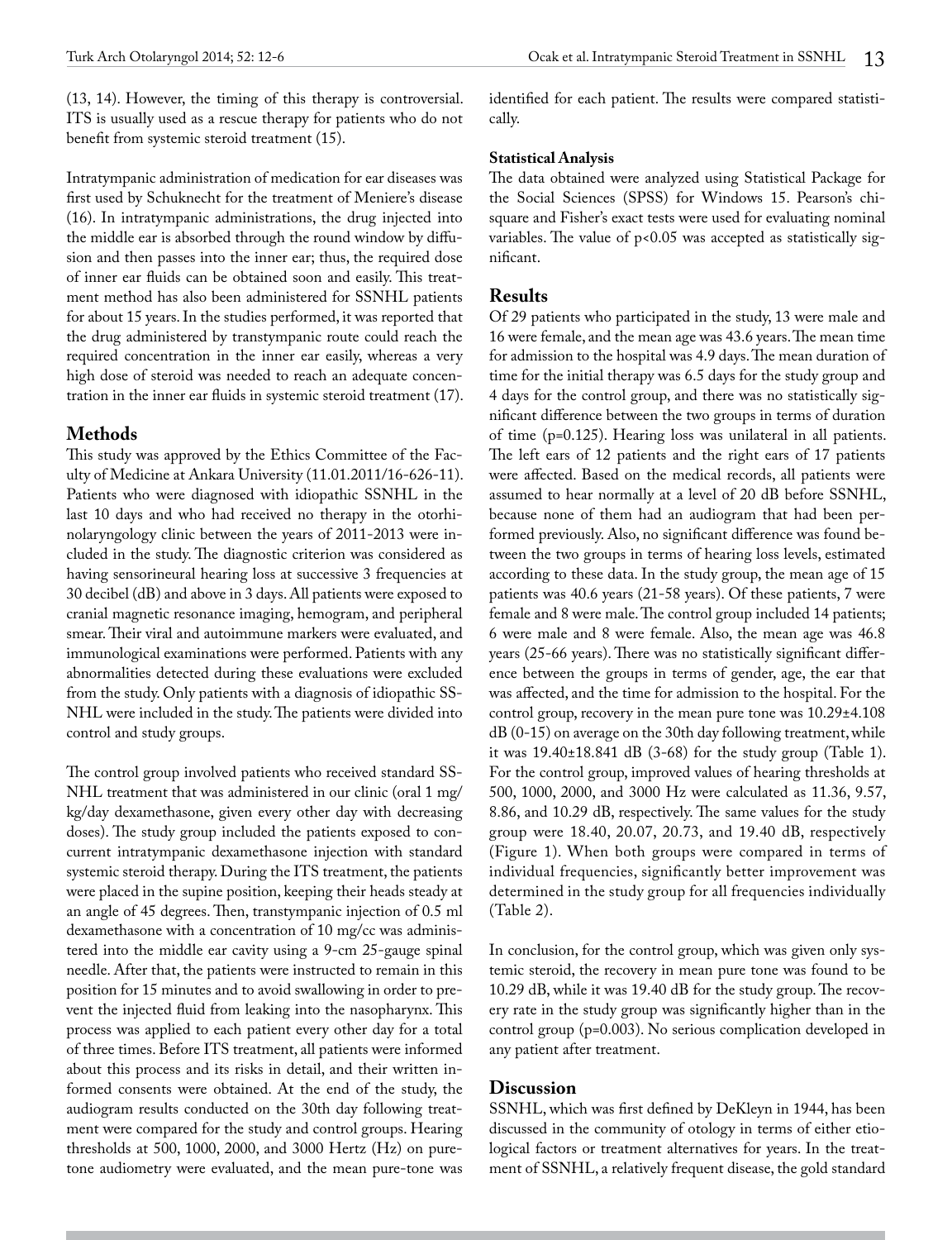|               | n  | Mean recovery | <b>Standard deviation</b> | Minimum | Maximum |
|---------------|----|---------------|---------------------------|---------|---------|
| Study group   |    | 19.40         | 18.841                    |         | 68      |
| Control group | 14 | 10.29         | 4.108                     |         |         |
| Total         | 29 | 15.00         | 16.685                    |         | 68      |

**Table 1.** Comparison of post-treatment pure-tone means for the two groups

is steroid therapy (1-3). In addition, many methods, including rheological agents, contrast media, vasodilators, antiviral agents, and hyperbaric oxygen therapy, are still tried (4-8). Some of these have lost their importance, and some methods, such as hyperbaric oxygen therapy, are being investigated (18).

As an alternative to systemic steroid treatment, in 1996, Silverstein directly administered the drug into the middle ear by means of intratympanic injection (19). Then, many researchers studied ITS treatment for SSNHL and reported positive results (20, 21). Intratympanic perfusion treatment has two advantages. Firstly, because the drug passes into the inner ear through diffusion from the round window membrane, there is no risk for any systemic side effect. Thus, corticosteroids can be used intratympanically when systemic treatment is contraindicated. The second advantage of intratympanic treatment is that the drugs injected can reach very high concentrations in the perilymph in a short time. In experimental studies, it was revealed that higher perilymphatic concentrations were reached with intratympanic corticosteroid administrations compared to systemic treatment. Also, it was found that the highest corticosteroid concentrations with the longest duration were obtained with hydrocortisone, dexamethasone, and methylprednisolone (22). It was observed that histamine, which was administered with dexamethasone into the round window membrane, facilitated passing into the perilymph, and dimethylsulfoxide and hyaluronic acid, which were used for the same purpose, contributing to increasing diffusion (23).

By means of administering methylprednisolone through an osmotic mini-pump and intratympanic dexamethasone, the hearing levels of many patients improved significantly. In light of increasing studies, it was stated that ITS treatment provided significantly positive results for autoimmune inner ear disease as well as SSNHL (24, 25).

Dexamethasone and methylprednisolone are used in intratympanic corticosteroid administrations. The dose of dexamethasone differs preferably, but it is usually 4-24 mg/cc. Due to the increased risk for permanent perforation at high corticosteroid concentrations, the most preferred dose for dexamethasone is 10 mg/cc. Methylprednisolone is used at a dose of 40 mg/cc. Intratympanic corticosteroid administration techniques include direct administration into the middle ear through a single or two micro-perforations; administration through a ventilation tube; administration on a bougie that was placed in a ventilation tube and towards the round window niche; and administration



Figure 1. Comparison of recovery in pure-tone means in terms of frequency for both groups

**Table 2.** Statistical comparison of recovery in pure-tone means in terms of frequency for both groups

|   | Frequency |           |           |           |  |  |
|---|-----------|-----------|-----------|-----------|--|--|
|   | $500$ Hz  | $1000$ Hz | $2000$ Hz | $4000$ Hz |  |  |
| p | .026      | .001      | .000      | .003      |  |  |

with an osmotic mini-pump and round window micro-catheter (13).

In the study conducted by Parnes in 1999, it was reported that steroid given by intratympanic injection reached higher concentrations in the inner ear compared to oral or intravenous injection (26). According to this result, higher drug concentrations are obtained in the perilymph through intratympanic treatment, but systemic side effects decrease because of the low plasma concentration. Considering that the major problem of systemic steroid treatment is its side effects, the importance of intratympanic treatment is understood.

In the literature review, it is seen that there are some recent studies defending that combined intratympanic and systemic steroid treatments can be used as a safe and efficient initial therapy for SSNHL patients (27, 28). Gündoğan et al. (29) emphasized that combined intratympanic and oral treatment was superior to only steroid therapy. Moreover, Battaglia et al. (30) reported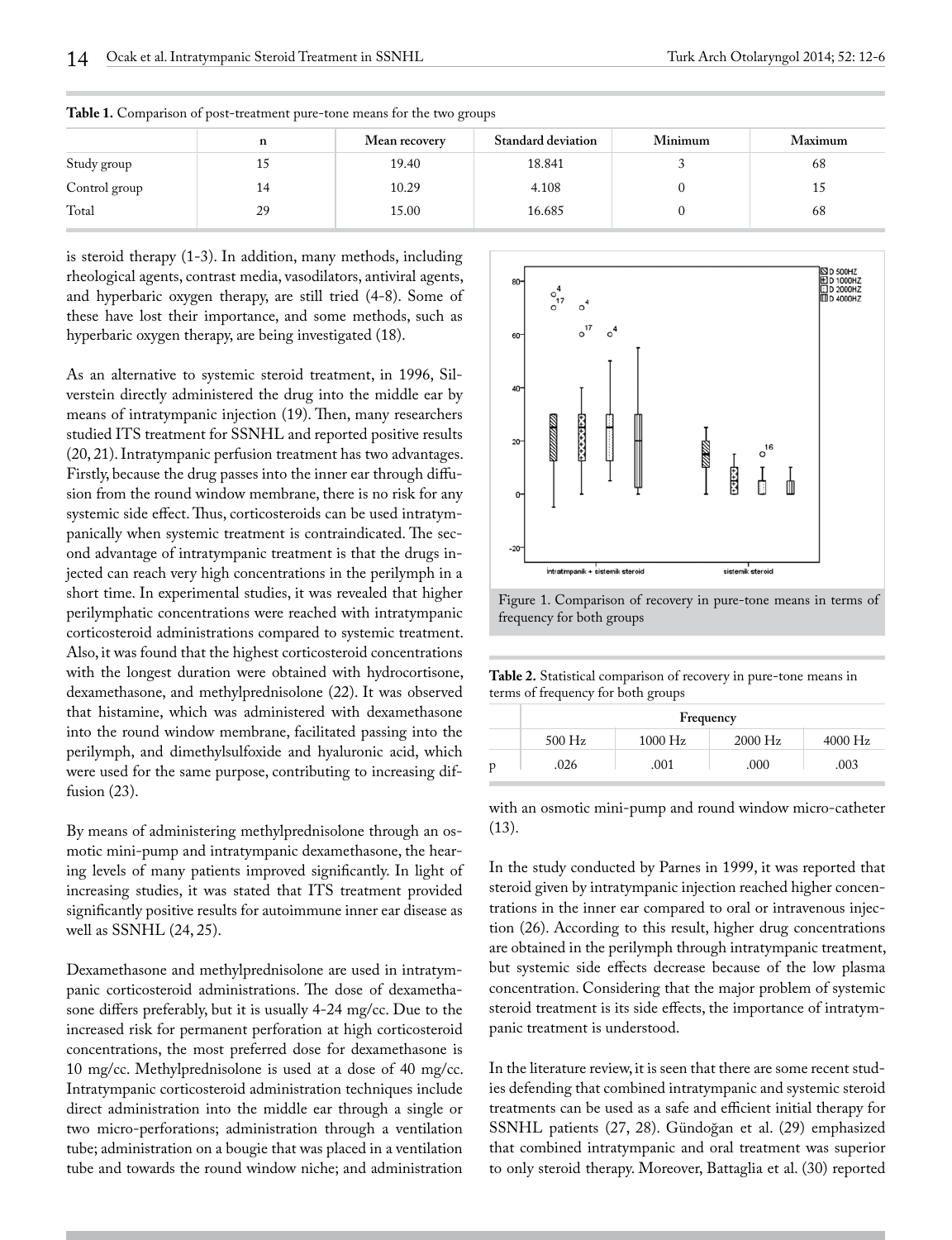that combined treatment was superior to only high-dose systemic steroid treatment. The results of these studies are consistent with those of our study, and they provide strong evidence that intratympanic treatment can be used as the initial protocol for SSNHL in the long term.

In our study, we aimed to demonstrate that therapeutic efficacy can be increased by combining intratympanic steroid treatment, which is usually used as rescue treatment, with systemic steroid treatment. The results were found to be better for the study group than for the control group. In light of these results, we suggest that concurrent intratympanic steroid treatment with systemic steroid therapy can be administered as the initial therapy, and thus, therapeutic efficacy can be improved in SS-NHL patients. In the study, no complication was observed in patients who received ITS treatment. Based on this result, ITS injection is considered a safe treatment method. The low number of patients in both groups is the limitation of our study. Further studies with larger sampling groups will shed light on this treatment method.

# **Conclusion**

We suggest that concurrent intratympanic steroid treatment with conventional systemic steroid treatment will positively contribute to the hearing results of patients with sudden sensorineural hearing loss.

**Ethics Committe Approval:** Ethics committee approval was received for this study from the ethics committee of Clinical Investigation of Ankara University Faculty of Medicine (11.01.2011/16-626-11).

**Informed Consent:** Written informed consent was obtained from patients who participated in this study.

Peer-review: Externally peer-reviewed.

**Author Contributions:** Concept - E.O., G.G.K.; Design - E.O., G.G.; Supervision - S.B.; Funding - E.O., S.B.; Materials - E.O., S.B.; Data Collection and/or Processing - E.O., G.G.K.; Analysis and/or Interpretation - S.B., T.A.; Literature Review - E.O., G.G.; Writing - E.O., G.G.K.; Critical Review - S.B., T.A.; Other - E.O., S.B.

**Conflict of Interest:** No conflict of interest was declared by the authors.

**Financial Disclosure:** The authors declared that this study has received no financial support.

# **References**

1. Wilson WR, Byl FM, Laird N. The efficacy of steroids in the treatment of idiopathic sudden hearing loss. Arch Otolaryngol 1980; 106: 772-6. **[\[CrossRef \]](http://dx.doi.org/10.1001/archotol.1980.00790360050013)**

- 2. Cinamon U, Bendet E, Kronenberg J. Steroids, carbogen or placebo for sudden hearing loss: a prospective double-blind study. Eur Arch Otorhinolaryngol 2001; 258: 477-80. **[\[CrossRef \]](http://dx.doi.org/10.1007/s004050100366)**
- 3. Chandrasekhar SS. Updates on methods to treat sudden hearing loss. Oper Tech Otolaryngol Head Neck Surg 2003; 14: 288-92. **[\[CrossRef\]](http://dx.doi.org/10.1053/S1043-1810(03)00099-X)**
- 4. Haberkamp TJ, Tanyeri HM. Management of idiopathic sudden sensorineural hearing loss. Am J Otol 1999; 20: 587-95.
- 5. Tucci DL, Farmer JC, Kitch RD, Witsell DL. Treatment of sudden sensorineural hearing loss with systemic steroids and valacyclovir. Otol Neurotol 2002; 23: 301-8. **[\[CrossRef \]](http://dx.doi.org/10.1097/00129492-200205000-00012)**
- 6. Westerlaken BO, Stokroos RJ, Dhooge IJ, Wit HP, Albers FW. Treatment of idiopathic sudden sensorineural hearing loss with antiviral therapy: a prospective, randomized, double-blind clinical trial. Ann Otol Rhinol Laryngol 2003; 112: 993-1000.
- 7. Suckfull M. Hearing Loss Study Group. Finbrinogen and LDL apheresis in treatment of sudden hearing loss: a randomized multicentre trial. Lancet 2002; 360: 1811-7. **[[CrossRef](http://dx.doi.org/10.1016/S0140-6736(02)11768-5) ]**
- 8. Joachims HZ, Segal J, Golz A, Netzer A, Goldenberg D. Antioxidants in treatment of idiopathic sudden hearing loss. Otol Neurotol 2003; 24: 572-5. **[[CrossRef](http://dx.doi.org/10.1097/00129492-200307000-00007) ]**
- 9. Erichsen S, Stierna P, Bagger-Sjöbäck D, Curtis LM, Rarey KE, Schmid W, et al. Distribution of Na,K-ATPase is normal in the iner ear of a mouse with a null mutation of the glucocorticoid receptor. Hear Res 1998; 124: 146-54. **[[CrossRef](http://dx.doi.org/10.1016/S0378-5955(98)00117-8) ]**
- 10. Ozdogan F, Ensari S, Cakir O, Ozcan KM, Koseoglu S, Ozdas T, et al. Investigation of the cochlear effects of intratympanic steroids administered following acoustic trauma. Laryngoscope 2012; 122: 877-82. **[\[CrossRef \]](http://dx.doi.org/10.1002/lary.23185)**
- 11. Hu A, Parnes LS. Intratympanic steroids for inner ear disorders: a review Audiol Neurootol 2009; 14: 373-82. **[\[CrossRef \]](http://dx.doi.org/10.1159/000241894)**
- 12. Foden N, Mehta N, Joseph T. Sudden onset hearing loss-causes, investigations and management. Aust Fam Physician 2013; 42: 641-4.
- 13. Seggas I, Koltsidopoulos P, Bibas A, Tzonou A, Sismanis A. Intratympanic steroid therapy for sudden hearing loss: a review of the literature. Otol Neurotol 2011; 32: 29-35. **[\[CrossRef \]](http://dx.doi.org/10.1097/MAO.0b013e3181f7aba3)**
- 14. Spear SA, Schwartz SR. Intratympanic steroids for sudden sensorineural hearing loss: A systematic review. Otolaryngol Head Neck Surg 2011; 145: 534-43. **[[CrossRef](http://dx.doi.org/10.1177/0194599811419466) ]**
- 15. Moon IS, Lee JD, Kim J, Hong SJ, Lee WS. Intratympanic dexamethasone is an effective method as a salvage treatment in refractory sudden hearing loss. Otol Neurotol 2011; 32: 1432-6. **[\[CrossRef \]](http://dx.doi.org/10.1097/MAO.0b013e318238fc43)**
- 16. Schuknecht HF. Destructive Therapy for Ménière's Disease. AMA Arch Otolaryngol 1960;71: 562-572. **[[CrossRef](http://dx.doi.org/10.1001/archotol.1960.03770030204031) ]**
- 17. Banerjee A, Parnes LS. The biology of intratympanic drug administration and pharmacodynamics of round window drug absorption. Otolaryngol Clin North Am 2004; 37: 1035-51. **[\[CrossRef \]](http://dx.doi.org/10.1016/j.otc.2004.04.003)**
- 18. Murphy-Lavoie H, Piper S, Moon RE, Legros T. Hyperbaric oxygen therapy for idiopathic sudden sensorineural hearing loss. Undersea Hyperb Med 2012; 39: 777-92.
- 19. Silverstein H, Choo D, Rosenberg SI, Kuhn J, Seidman M, Stein I. Intratympanic steroid treatment of inner ear disease and tinnitus (preliminary report). Ear Nose Throat J 1996; 75: 468-71.
- 20. Conlin AE, Parnes LS. Treatment of sudden sensorineural hearing loss: I. A systematic review. Arch Otolaryngol Head Neck Surg 2007; 133: 582-6. **[\[CrossRef \]](http://dx.doi.org/10.1001/archotol.133.6.582)**
- 21. Rauch SD. Intratympanic steroids for sensorineural hearing loss. Otolaryngol Clin North Am 2004; 37: 1061-74. **[[CrossRef](http://dx.doi.org/10.1016/j.otc.2004.04.004) ]**
- 22. Banerjee A, Parnes LS. The biology of intratympanic drug administration and pharmacodynamics of round window drug absorption. Otolaryngol Clin North Am 2004; 37: 1035-51. **[\[CrossRef \]](http://dx.doi.org/10.1016/j.otc.2004.04.003)**